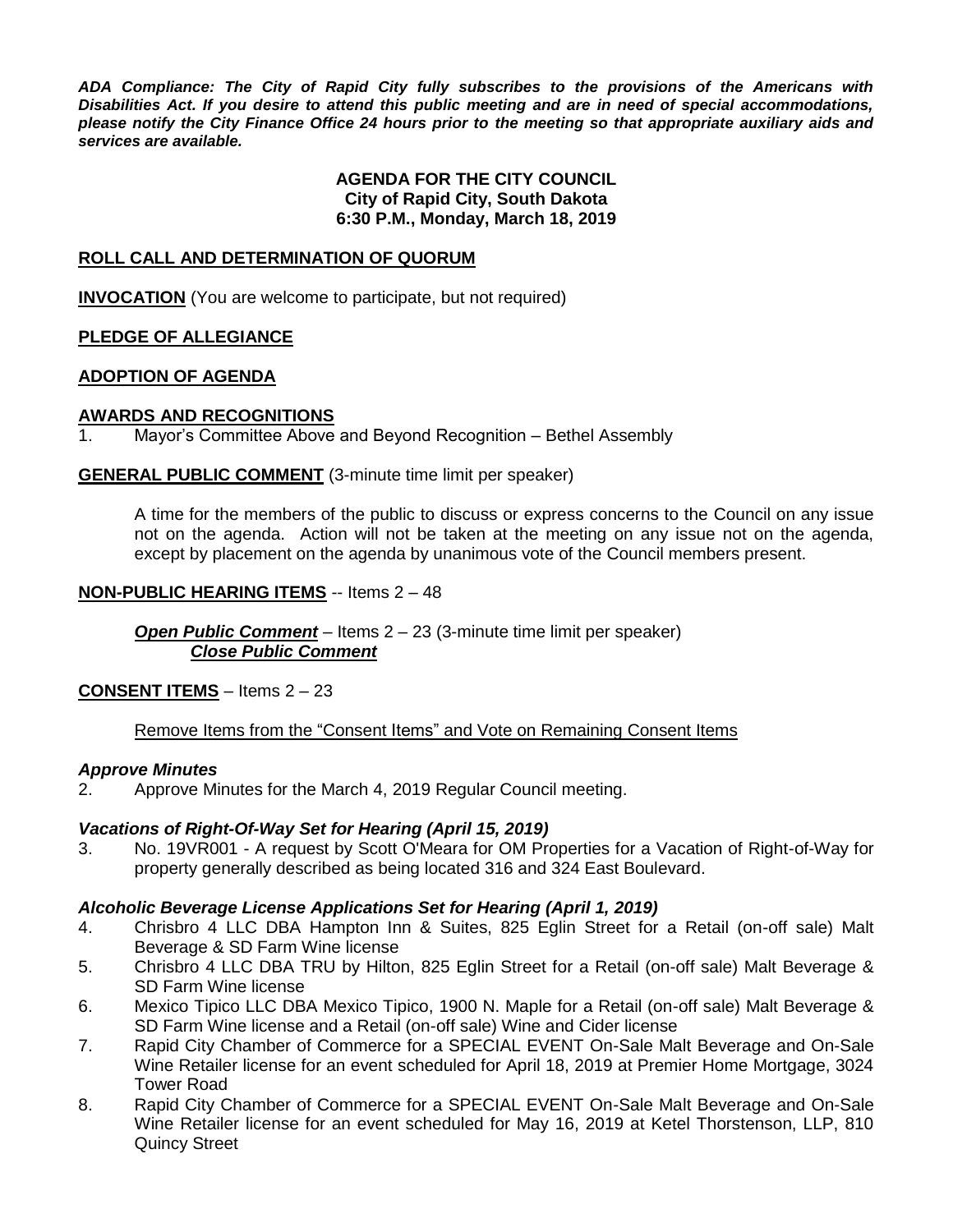8A. Cortez, Inc. dba Alex Johnson Hotel for a SPECIAL EVENT On-Sale Malt Beverage and On-Sale Wine Retailer license for an event scheduled for April 12, 2019 at Mt. Rushmore Society, 830 Main Street

## *Public Works Committee Consent Items*

- 9. PW031219-02 Authorize Mayor and Finance Officer to Sign an Agreement between the City of Rapid and Sperlich Consulting, Inc. for Professional Engineering Services for Lime Creek Detailed Analysis of Federal Emergency Management Agency (FEMA) Special Flood Hazard Area (SFHA), Project No. 18-2479, CIP No. 51192, amount not to exceed \$115,525.00.
- 10. PW031219-03 Approve request from Jeff Schreter & Sharleen Schreter for a Variance to Waive the Requirement to Install Sidewalk along 12th Street, Rapid City, per City Ordinance 12.08.060.
- 11. PW031219-04 Approve Change Order 1 to Complete Concrete, Inc. for West Chicago Utilities Project, Project 12-2022/CIP 50448 for an increase of \$9,324.40.
- 12. PW031219-05 Authorize lowering the percentage of work that the Contractor must perform, within their own organization, from 50% to 35% for the Disk Drive and Haines Avenue Intersection. Project Number 16-2347/ CIP # 51121.
- 13. PW031219-11 Authorize Mayor and Finance Officer to sign a Professional Services Agreement with Respec Company, LLC for Engineering Services for Old Lime Creek Detention Cell 256, Project No. 19-2486 / CIP NO. 51176 amount not to exceed \$25,625.00.
- 14. PW031219-12 Authorize Staff to advertise for Bids for 2019 Lane Line Painting, Project No. 19- 2496 / CIP No. 50594. Estimated Cost: \$110,000.
- 15. PW031219-06 Approve Purchase one (1) Current Model Year Dodge Ram 1500 Pickup. Liberty Dodge Superstore will honor the State Contract #17259 for \$27,052.00.
- 16. PW031219-07 Approve Advertising Authority for Water Reclamation Cationic Sludge Polymer \$85,000 estimated annual contract.
- 17. PW031219-09 Approve Request Authorization to Advertise for Bids for, "Rapid City Water Reclamation Facility Digester Motor Control Center (MCC) and UV/Administration Transfer Switch Replacement", Project No. 19-2485 / CIP No. 51216. Estimated Construction Cost \$250,000
- 18. PW031219-13 Approve Purchase of one (1) current Model Year Ford F350 Extended Cab Pickup from McKie Ford, honoring State Contract #17257 price of \$42,070.00
- 19. PW031219-10 Approve Resolution 2019-020 authorizing the Director of Public Works or his designee to apply for, and if awarded to accept, South Dakota Department of Environment and Natural Resources (SDDENR) Grant funding for purchase of equipment for the Solid Waste Division.
- 20. PW031219-08 Approve Change Order No. 3F to RCS Construction, Inc. for Cemetery Storage Building Project No. PR18-6165. This is a no cost change order needed to correct the funding allocations for the project.

## *Legal & Finance Committee Consent Items (NONE)*

## *CIP Committee Consent Items (NONE)*

## *Community Development Consent Items (NONE)*

## *Bid Award Consent Items*

- 21. No. CC031819-02.1 Approve award of Total Base Bid plus Alternate Number One for Parks and Recreation 2019 Asphalt Paving Project, Project No. PR19-6166 opened on March 12, 2019 to the lowest responsible bidder, Simon Contractors of South Dakota, Inc. in the amount of \$576,669.74.
- 22. No. CC031819-02.2 Approve award of total bid for Knollwood Drive Inlay Project, Project No. 18-2473 / CIP No. 50798 opened on March 12, 2019 to the lowest responsible bidder, Complete Concrete, Inc. in the amount of \$112,822.00.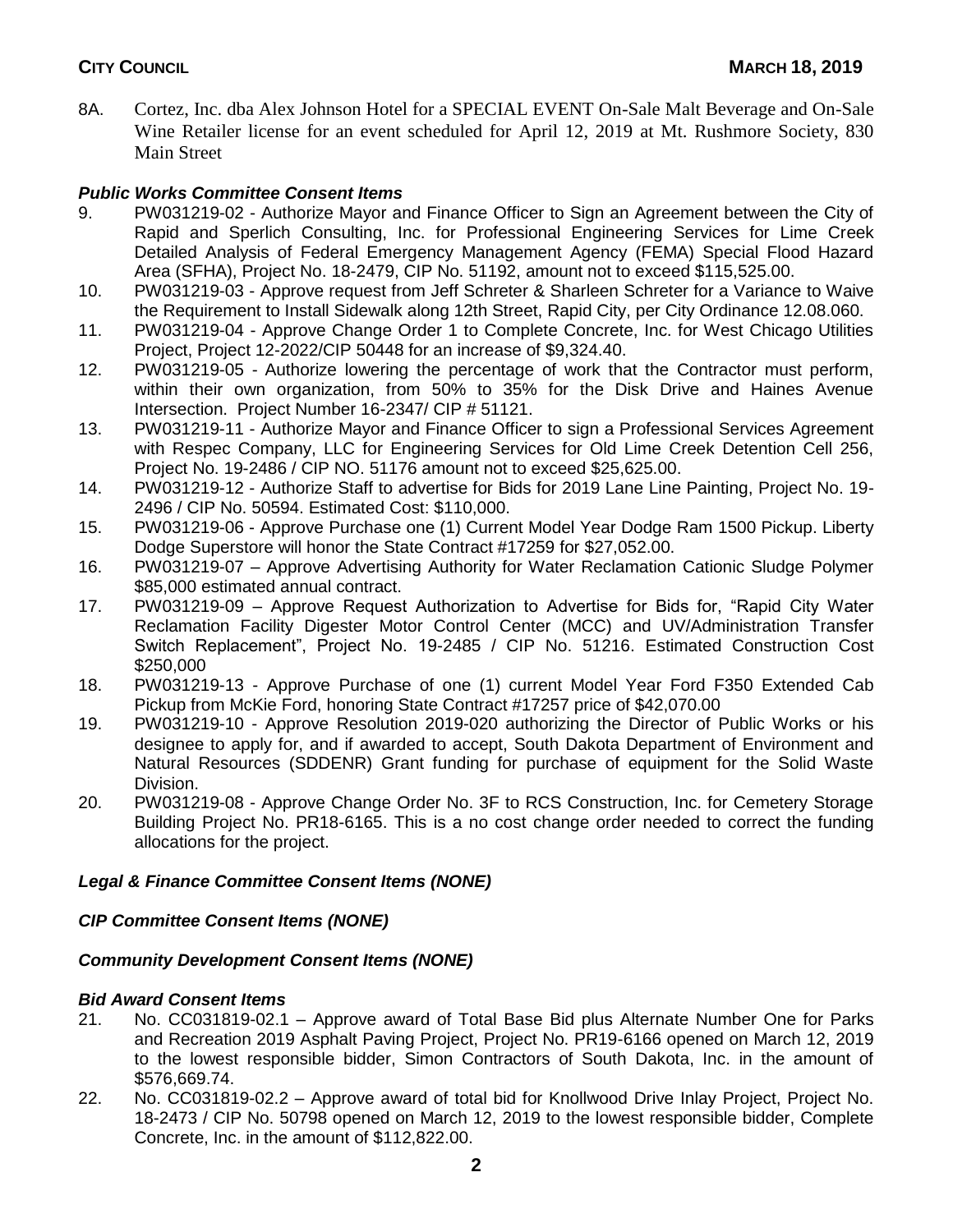- 23. No. CC031819-02.3 Approve award of contract for Sodium Chloride for the Street Division to Nebraska Salt & Grain Company in the amount of \$79.79 per ton.
- END OF CONSENT ITEMS

## **NON-CONSENT ITEMS** – Items 24 – 48

#### *Open Public Comment* – Items 24 – 48 (3-minute time limit per speaker) *Close Public Comment*

## *Ordinances*

- 24. LF022719-01 Second Reading, Ordinance 6308, An Ordinance to Amend Chapter 13.32 of the Rapid City Municipal Code Relating to City Cemeteries.
	- **\*\*There was no Legal & Finance meeting.\*\*First reading was approved at 3/4/19 Council\*\***
- 25. LF022719-02 Second Reading, Ordinance 6312, Regarding Supplemental Appropriation #1 for 2019.

## **\*\*There was no Legal & Finance meeting.\*\*First reading was approved at 3/4/19 Council\*\***

26. No. 19RZ005 - First Reading, Ordinance 6313, an Ordinance Amending Section 17.06 of Chapter 17 of the Rapid City Municipal Code, a request by KTM Design Solutions, Inc. for Maguire Services, LLC for a Rezoning Request from Park Forest to Low Density Residential for property generally described as being located southeast of the intersection of Oak Avenue and Indiana Street.

## **Recommendation: Planning Commission recommended to Deny**

## *Ordinances – Items 27 – 32 will not have a recommendation since there was no Legal and Finance meeting on Wednesday, March 13, 2019*

- 27. LF031319-01 First Reading, Ordinance 6224, An Ordinance Repealing Chapter 1.08 of the Rapid City Municipal Code Relating to Wards and Precincts and Adopting a New Revised Chapter 1.08 of the Rapid City Municipal Code
- 28. LF031319-05 First Reading, Ordinance 6316 Regarding Supplemental Appropriation #2 for 2019
- 29. LF031319-06 First Reading, Ordinance 6314, An Ordinance to Update the Organization of the Department of Community Development by Amending Title 2 of the Rapid City Municipal Code
- 30. 19OA001 First Reading, Ordinance No. 6282, An Ordinance to Update References to the Department of Community Development in the Zoning Code by Amending Title 17 of the Rapid City Municipal Code
- 31. 19OA003 First Reading, Ordinance No. 6309, An Ordinance Amendment to Update References to the Department of Community Development in the Subdivision Regulations by Amending Section 16.04.080 and Section 16.20.010
- 32. 19OA004 First Reading, Ordinance No. 6311, An Ordinance to Revise the Definition for Building Setback Line Where Right-of-Way has Been Expanded for Fire Hydrants by Amending Section 17.04.125 of the Rapid City Municipal Code

## *Public Works Committee Items*

33. 19TP003 - Rapid City Area Metropolitan Planning Organization 2018 Traffic Volume Counts Report (Information Only.)

## **Recommendation: Send to Council Without Recommendation**

34. PW031219-01 - A Request from BML Properties, LLC for a Variance to Waive the Requirement to Install Sidewalk along Seger Drive and Taggart Road, Rapid City, per City Ordinance 12.08.060.

**Recommendation: Deny 3-1 with Modrick opposed.**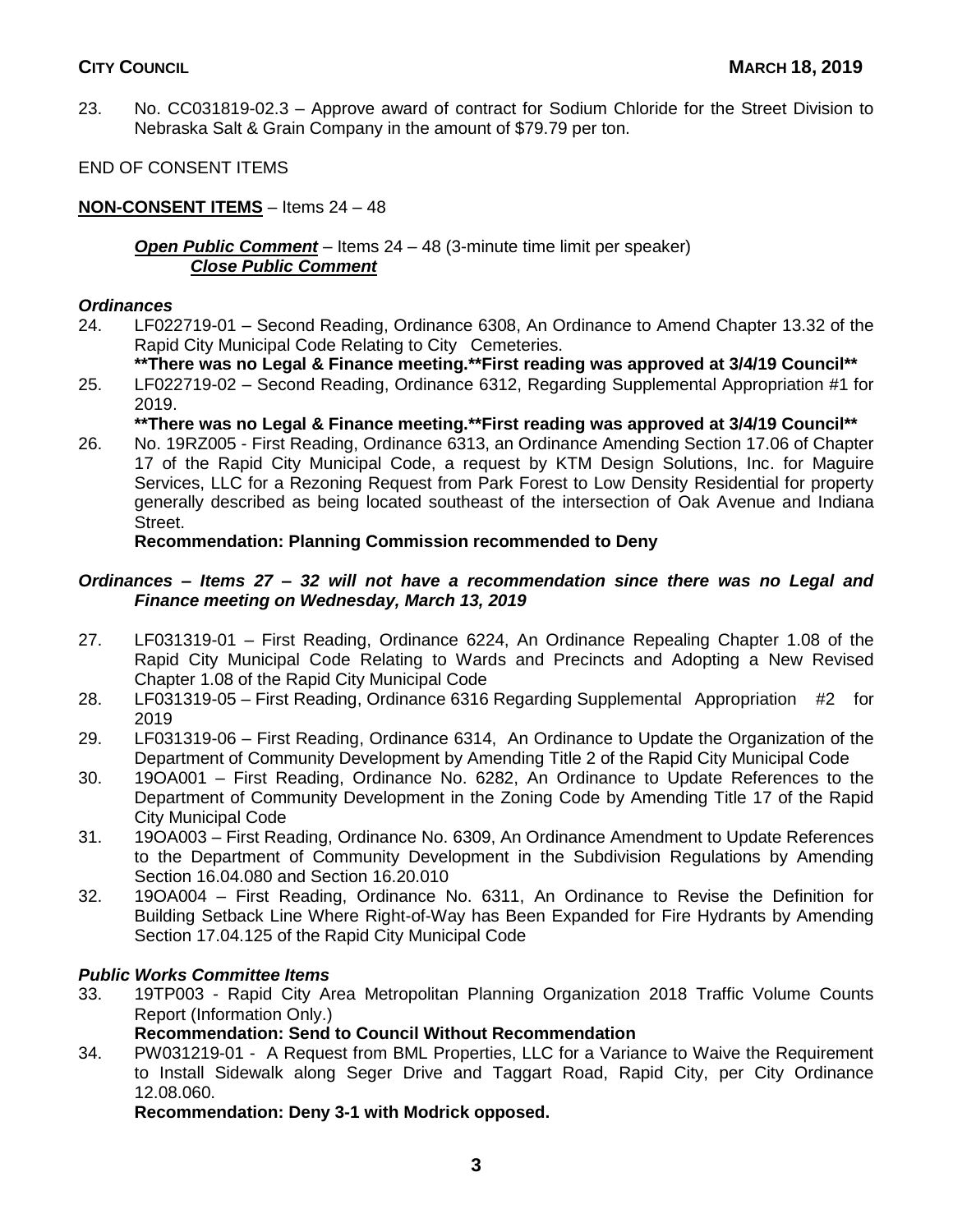34A. No. CC031819-02.4 – Authorize Staff to advertise for Bids for Cationic Polymer – Coagulant for the Mountain View Water Treatment Plant. Estimated Cost: \$29,000.

## *Legal & Finance Committee Items*

- 35. LF031319-10 Confirm the Appointment of Nicholas Pier and reappointment of Doris Ann Werlinger to the RSVP+ Community Advisory Council
- 36. Acknowledge the Following Volunteers for Worker's Compensation Purposes: Dhruv Goyal (Library), Sherry Goyal (Library), Matthew VanVugt (Library), Megan O'Neil (Library), Victoria MacDonald (RSVP+), Heidi Pestor (RSVP+), Beverly Wendling (RSVP+)
- 37. LF031319-02 Authorize Mayor and Finance Officer to sign Electric Cooperative Agreement with West River Electric Association and Black Hills Electric Cooperative for FY2020
- 38. LF031319-07 Approve Resolution No. 2019-018 a Resolution Re-Establishing Petty Cash Funds and Change Funds
- 39. LF031319-11 Approve Resolution No. 2019-021 a Resolution Levying Assessment for Abatement of Nuisances
- 40. LF031319-12 Acknowledge January 2019 Sales Tax Report
- 41. LF031319-09 Approve Resolution No. 2019-022 a Resolution Adopting Cemetery Regulations
- 42. LF031319-13 Approve Resolution No. 2019-023 a Resolution Amending Certain Fees to be Charged in 2019 for Various Licenses, Permits and Applications
- 43. LF031319-04 Authorize submission of the Historic Preservation Commission Certified Local Government Grant Application for 2019-2020 and Receipt of Funds Associated with the Grant
- 44. LF031319-03 Consideration for Property Tax Abatement as Follows: Martin Digler, 2016-2017- 2018, Approximately \$4,398 tax difference for all three years. (*Pennington County Recommends to Deny.)*

## *CIP Committee Items (NONE)*

#### *Community Development Items*

45. No. 19CA001 - A request by KTM Design Solutions, Inc. for Maguire Services, LLC for a Comprehensive Plan Amendment to the Future Land Use from Forest Conservation to Low Density Neighborhood for property generally described as being located southeast of the intersecting of Oak Avenue and Indiana Street

# **Recommendation: Deny**

## *Bid Awards (NONE)*

## *Alcoholic Beverage License Applications (NONE)*

*Reissuance Special Event*

## *Mayor's Items (NONE)*

#### *Council Items & Liaison Reports*

- 46. LF031319-08 Request Authorization for Funding the Remaining Vision Request for Fitzgerald Field and OneHeart Campus Using Undesignated CIP Funds – Steve Laurenti
- 47. LF031319-14 Discussion of Funding for the Design and Build of Fire Station 1 Jason Salamun

## *Staff Items (NONE)*

## *Appeals*

*(Planning Commission Appeals; License Appeals; Sign Code Appeals; Other Appeals Heard by the Counci)l*

48. CC031819-04.1 – Jeremy Heath Lane Security License Appeal